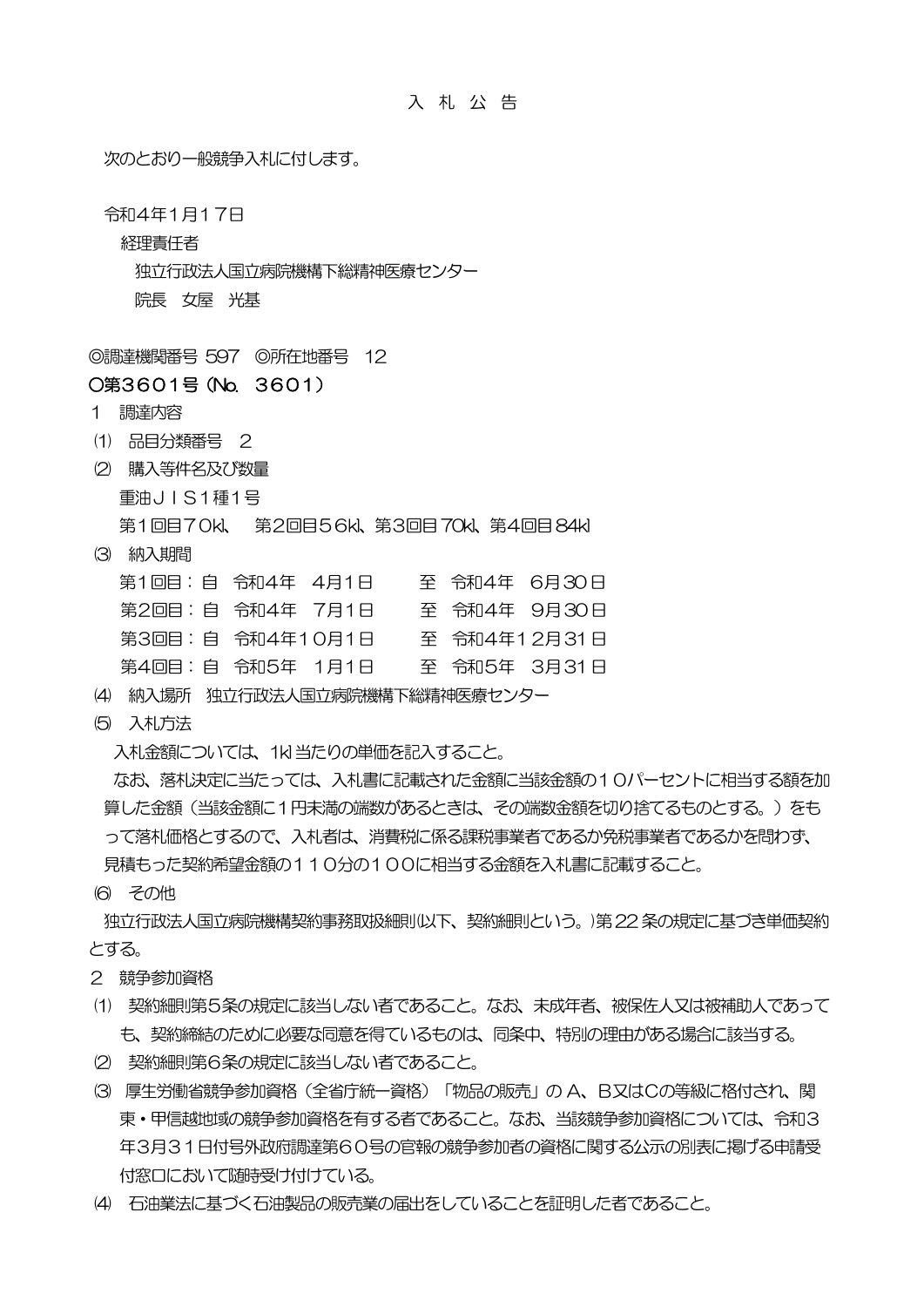- (5) 購入される重油を経理責任者が指定する日時、場所に十分納入することができることを証明した者で あること。
- (6) 契約細則第4条の規定に基づき、経理責任者が定める資格を有する者であること。
- 3 入札書の提出場所等
- (1) 入札書の提出場所、契約条項を示す場所、 入札説明書の交付場所及び問い合わせ先 〒266-0007 千葉県千葉市緑区辺田町578 独立行政法人国立病院機構下総精神医療センター 企画課業務班長千葉真一 電話043-291-1221内線2201
- (2) 入札書の受領期限

| 第1回目:自 官報掲載日      |  |  |  |  |  |  | 至 令和4年 3月17日 17時00分 |  |  |  |
|-------------------|--|--|--|--|--|--|---------------------|--|--|--|
| 第2回目:自 令和4年 5月 1日 |  |  |  |  |  |  | 至 令和4年 6月16日 17時00分 |  |  |  |
| 第3回目:自 令和4年 8月 1日 |  |  |  |  |  |  | 至 令和4年 9月15日 17時00分 |  |  |  |
| 第4回目:自 令和4年11月 1日 |  |  |  |  |  |  | 至 令和4年12月15日 17時00分 |  |  |  |
|                   |  |  |  |  |  |  |                     |  |  |  |

(3) 開札の日時及び場所

第1回目:令和 4年 3月18日 14時00分 第2回目:令和 4年 6月17日 14時00分 第3回目:令和 4年 9月16日 14時00分 第4回目:令和 4年12月16日 14時00分 当院 管理棟2階ミーティングルーム

- 4 その他
- (1) 契約手続において使用する言語及び通貨 日本語及び日本国通貨。
- (2) 入札保証金及び契約保証金 免除
- (3) 入札者に要求される事項

 この一般競争に参加を希望する者は、封印した入札書に当該 重油に係る石油精製業者(元売業者を 含む)の出荷証明書、試験成績分析表及び当該重油を納入できることを証明する書類を添付して入札 書の受領期限までに提出しなければならない。入札者は、開札日の前日までの間において、経理責任 者から当該書類に関し説明を求められた場合は、それに応じなければならない。

(4) 入札の無効

 本公告に示した競争参加資格のない者の提出した入札書、入札者に求められる義務を履行しなかった者 の提出した入札書は無効とする。

- (5) 契約書作成の要否 要
- (6) 落札者の決定方法 契約細則第21条の規定に基づいて作成された予定価格の制限の範囲内で最低価格をもって有効な入札 を行った入札者を落札者とする。
- (7) 詳細は入札説明書による。
- 5 Summary
- (1) Official in charge of disbursement of the procuring entity: Onaya Mitsumoto,Director, National Hospital Organization Shimofusa Psychiatric Center
- (2) Classification of the products to be procured :  $2$
- (3) Nature and quantity of the products to be purchased :